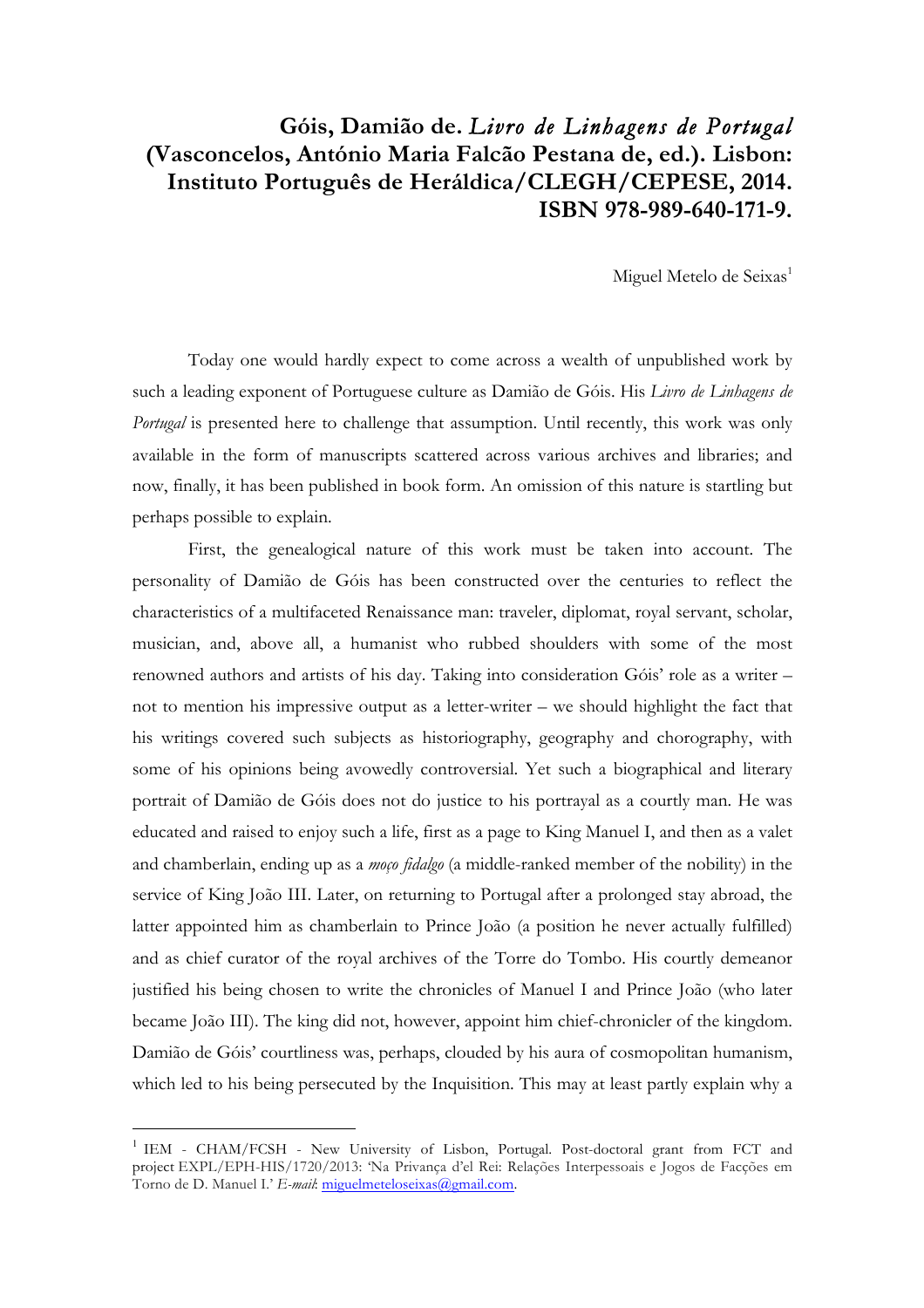work such as the *Livro de Linhagens*, so stylistically removed from its author's traditional profile, remained unpublished until this present edition.

Other reasons may, however, be identified for this omission, reasons pertaining to the nature of the work. Several signs point to a somewhat controversial reception of the manuscript by certain aristocratic houses that enjoyed political prominence at the time, just as had happened with the royal chronicles already mentioned, which Damião de Góis had had to revise and correct. Far from being considered innocuous in nature, genealogical studies were utilized for modeling the social hierarchy, since kinship and lineages were considered to be crucial elements dictating the possession and transmission of the material and symbolic heritage upon which the ranks of the nobility were founded. It is not, therefore, surprising that the manuscript of the *Livro de Linhagens*, whose publication was suppressed, even though the text remained carefully preserved at the Torre do Tombo, should suddenly vanish under mysterious circumstances after the death of the head curator Diogo de Castilho, in 1632 – nor should it seem remarkable that the searches carried out in 1633 and 1637 proved fruitless, as Pestana de Vasconcelos points out in his introduction. Fortunately, several copies had by then been produced, a dozen of which were recovered by this scholar, who proceeded to carefully establish the lineage of the manuscripts once they had been identified by bibliographers. About ten of those documents are still identifiable and are available for study. In keeping with the criteria of authenticity and reliability applied to the existing manuscripts, Pestana de Vasconcelos undertook a comparative reading of those that were most similar to the original work, thus resulting in a properly critical edition of the original text. Taken as a whole, all of these heuristic constraints would have made it unfeasible to arrive at any previously definitive printed version of the *Livro de Linhagens*.

Furthermore, as far as the genealogical genre is concerned, the literary output of this humanist took place at a time when there was an unusual hiatus in the publication of such works. In the Middle Ages, Portuguese authors in this field had been prolific, with the production of such works as the late thirteenth-century *Livro Velho de Linhagens*, or the *Livro de Linhagens do Deão*, in the second quarter of the following century, culminating in the *Livro de Linhagens do Conde Dom Pedro*, compiled shortly afterwards and undoubtedly the most comprehensive genealogical work of the Middle Ages, both in Portugal and the whole of the Iberian kingdoms, where it was profusely copied, augmented and annotated. In the fifteenth century, genealogical writing began to decline, only to return in the following century, albeit modestly and in the hands of only a very few proponents. Finally, from the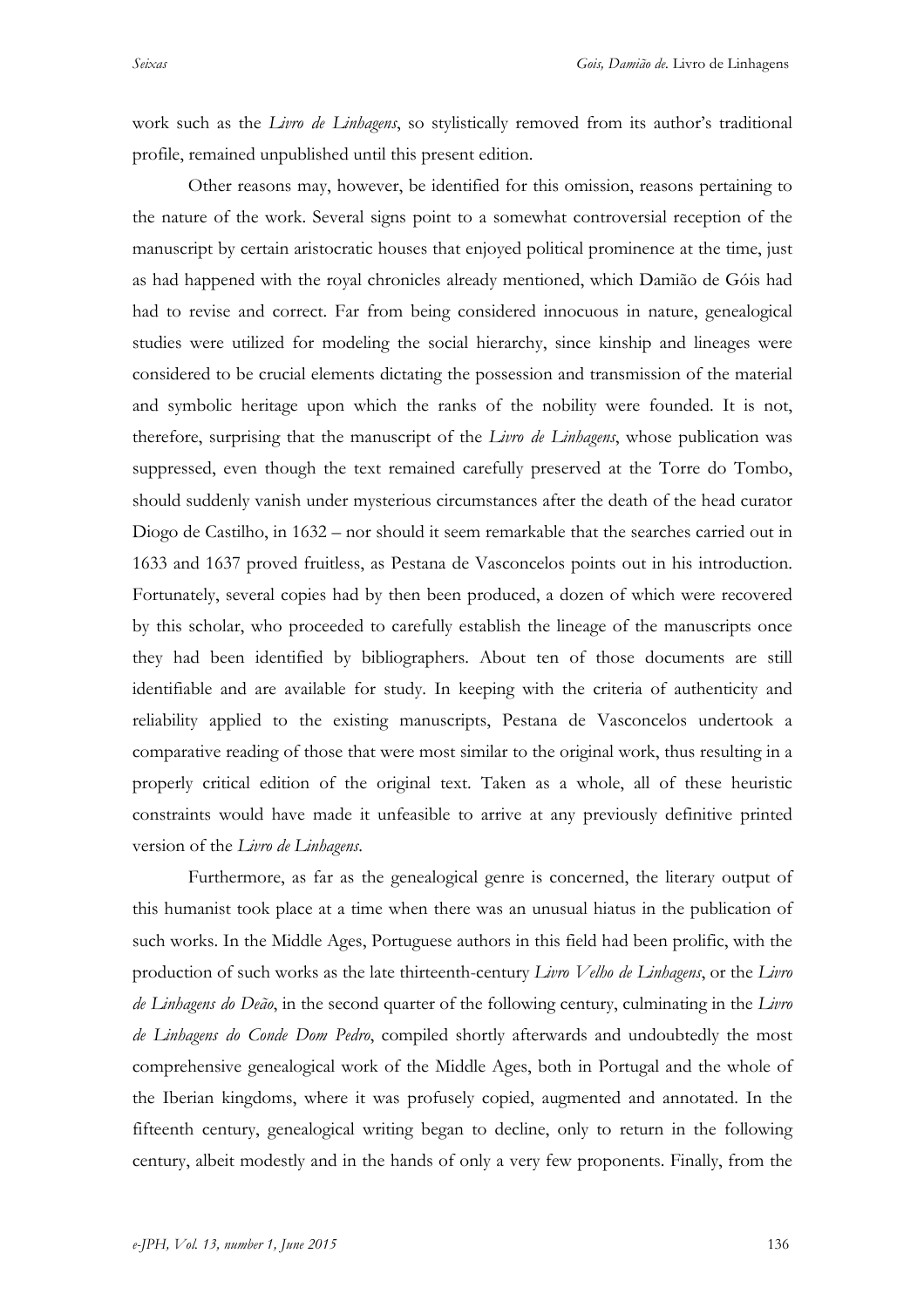seventeenth century onwards, the genre gained fresh momentum. Genealogical works appeared by the dozen, until the late eighteenth century, when the genealogical genre became an important component of historical knowledge. The occurrence of a gap in the production of genealogical literature during the fifteenth and sixteenth centuries had an obvious impact on the historiographical preferences of the twentieth century, which has continued until the present day.

In 1854, Alexandre Herculano drew attention to the historical value of genealogical sources. The author then looked at the publication of medieval peerage books, a subject that was discussed in the very first volume of *Scriptores* from *Portugaliae Monumenta Historica*, in an introductory study that emphasized the issue of source criticism, while also commenting on the interest of medieval genealogical texts for the acquisition of knowledge about political and social history. The path proposed by Herculano was followed by Anselmo Braamcamp Freire, his main heir in terms of genealogical studies, who, in the end, did not publish the peerage book he had so greatly wished to see in print. Throughout the twentieth century, various partial editions of medieval peerage books were published, culminating in the critical edition of the entire set by José Mattoso in 1980, as part of the new series of *Portugaliae Monumenta Historica*. Thus, Herculano's pioneering work was continued and concluded with a paramount study on the challenging issues raised by these various texts.

At the opposite chronological extreme of genealogical production, modern sources dating from the Ancien Régime were not published until relatively late on, when compared to those from the Middle Ages; no historian from the nineteenth century took any interest in them. On the other hand, the twentieth century witnessed the printing, and sometimes the reprinting, of some of the most important genealogical works from the seventeenth and eighteenth centuries, including those by Alão de Morais, Manso de Lima and Felgueiras Gaio, as well as two reprints of the monumental work by Dom António Caetano de Sousa.

Until now, the only exception to be found in the hiatus between the Middle Ages and the Ancien Régime was the peerage book published by António Machado de Faria: an anonymous manuscript from the sixteenth century, preserved in the archives of the Casa dos Marqueses de Fronteira. The almost exclusive focus on the publication of peerage books from the Middle Ages and the modern period (disregarding the fifteenth and the sixteenth centuries) has had an inevitable impact on the extent of the interest shown by Portuguese historians in the genealogical genre, which tends to vary widely between these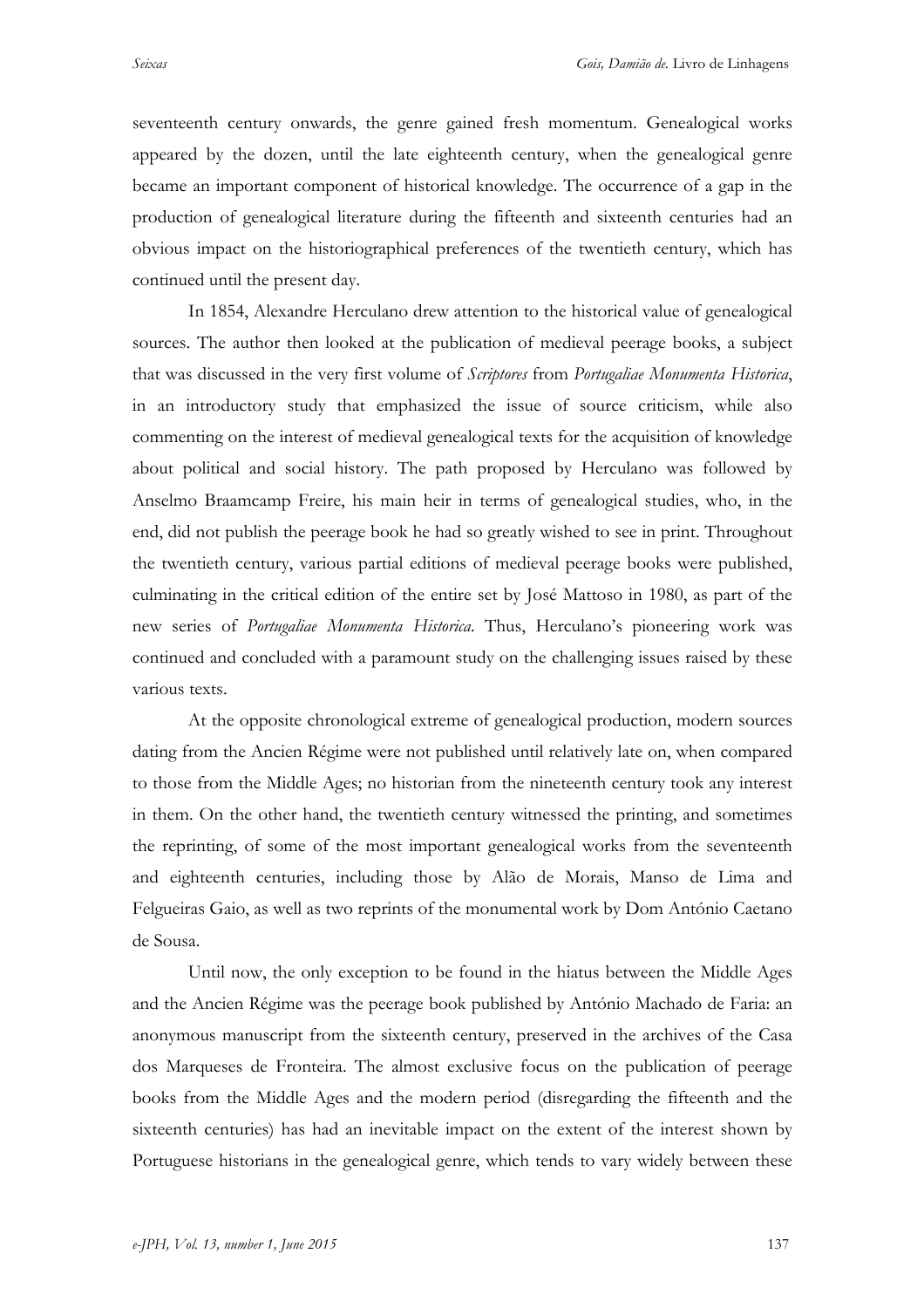three historical periods. Following in the footsteps of Alexandre Herculano and Braamcamp Freire, various historians have devoted their efforts to studying the philological and heuristic issues of the medieval peerage books: Costa Veiga, António Amora, Silva Tarouca, Lindley Cintra, Machado de Faria, Diego Catalán Menéndez Pidal, António José Saraiva, Juan Paredes, and various others. In the above-mentioned introductory studies on the peerage books published in *Portugaliae Monumenta Historica*, José Mattoso included a section on the state of the art of the genre; later, José Augusto de Sottomayor-Pizarro

incorporated similar considerations into his own work.

In addition to the question of the links between these different works and their textual interpretation, these peerage books were studied as sources for social, cultural and political historiography. Thus, José Mattoso placed Portuguese works within the context of European genealogical production; on several occasions, the author provided interpretations of certain narratives from a political point of view, while also presenting an annotated anthology; Luís Krus approached peerage books from both cultural and geographical perspectives; Pedro Picoito mostly dealt with their political dimension as a tool for legitimizing nobility, a perspective applied more recently also by Stéphane Boisselier; José Augusto de Sottomayor-Pizarro compiled a work on the state of the art of the Portuguese genealogical production, thus also establishing a socio-cultural framework for looking at the narratives of peerage books, as a way of characterizing medieval lineages.

Skipping over the Renaissance period, we can see that current historiography – under which scholarship on the nobility has regained its legitimacy – has returned to the study of peerage books from the seventeenth and eighteenth centuries. However, the scope of self-representation for modern nobility has focused mostly on issues such as the production of treatises and visual culture (such as heraldry), whereas genealogical works have been valued for their practical relevance, helping us to understand family relationships and studying specific cases in order to support the conception of new narratives about lineages. The work by João de Figueirôa-Rêgo is an exception to this rule. Based on the literary production of Dom Flamínio de Sousa, it provided a comprehensive overview of the production and distribution circuits of peerage books, stressing the role played by genealogical knowledge and by its exponents in the depiction of modern nobility, considering them as important elements for the development of an identity and the legitimization of social hierarchies.

Contrasting with its predilection for the Middle Ages and the seventeenth and eighteenth centuries, Portuguese historiography appears to have neglected the output from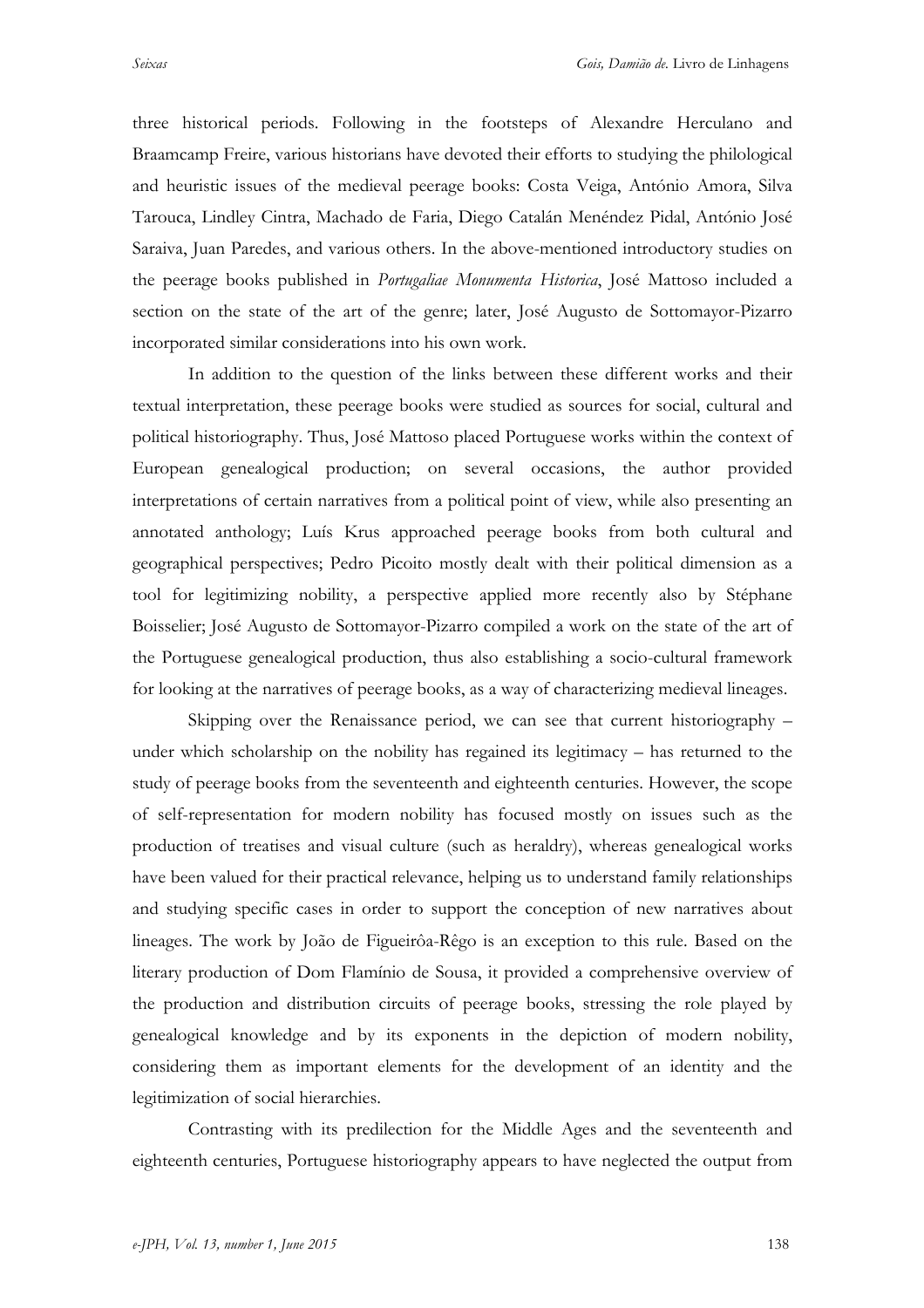the fifteenth and sixteenth centuries. During the second half of the latter century, in the context of the Habsburg period, Guillén Berrendero conducted research into the production of treatises and the legitimizing mechanisms of the noble class, based on established categories and practices. His favored sources were, nevertheless, treatises, to the detriment of a thorough investigation of Portuguese peerage books, with the exception of the afore-mentioned anonymous work by Machado de Faria, which until that time was the only peerage book source to have been published.

This cursory historiographical review of Portuguese genealogical literature thus highlights the timely nature of this publication of the *Livro de Linhagens* by Damião de Góis. The relevance of this work emanates not only from the reputation its author enjoys in Portuguese culture, but also from the fact that this book fills a gap, serving as the missing link between the medieval and the modern peerage books published previously. This edition allows for the establishment of relevant connections between peerage books from both periods, highlighting the ways in which such texts were transmitted, propagated and integrated (or rewritten). An entire philological universe is thus unveiled with the publication of Góis' genealogical work.

But the pertinence of the *Livro de Linhagens* is not limited solely to philology or genealogy. It is important to understand that the genealogical oeuvre of Damião de Góis does not merely purport to continue and update the medieval peerage books. The author strove to establish genealogy as a field of history in the way that it was regarded and practiced at the time. This approach resulted in significant outcomes as far as procedure is concerned. In his work, Góis presents a fresh concern with examining and crosschecking sources. This new approach is quite evident in the research he undertook in order to determine the ancestry of Conde Dom Henrique.

Yet, the *Livro de Linhagens* is important for historians of the 16th century, particularly because it reflects a new standard for noble courtiers. In fact, a new model of nobility had emerged since the 15th century, which not only served, but was also centered on the king in a progressively more complex structure, the court. The increasingly pivotal role of the court developed alongside the institution of its own hierarchy, within which noble families established intricate structuring mechanisms. These hierarchies were manifested in the categories determined by the Crown (the so-called *moradias*, wages paid from the royal treasury) and materialized in dispositions of a normative nature, but they also functioned as instruments of a visual culture, most noticeably the appropriation and manipulation of heraldry by the royal authority. Hence, Góis' sixteenth-century